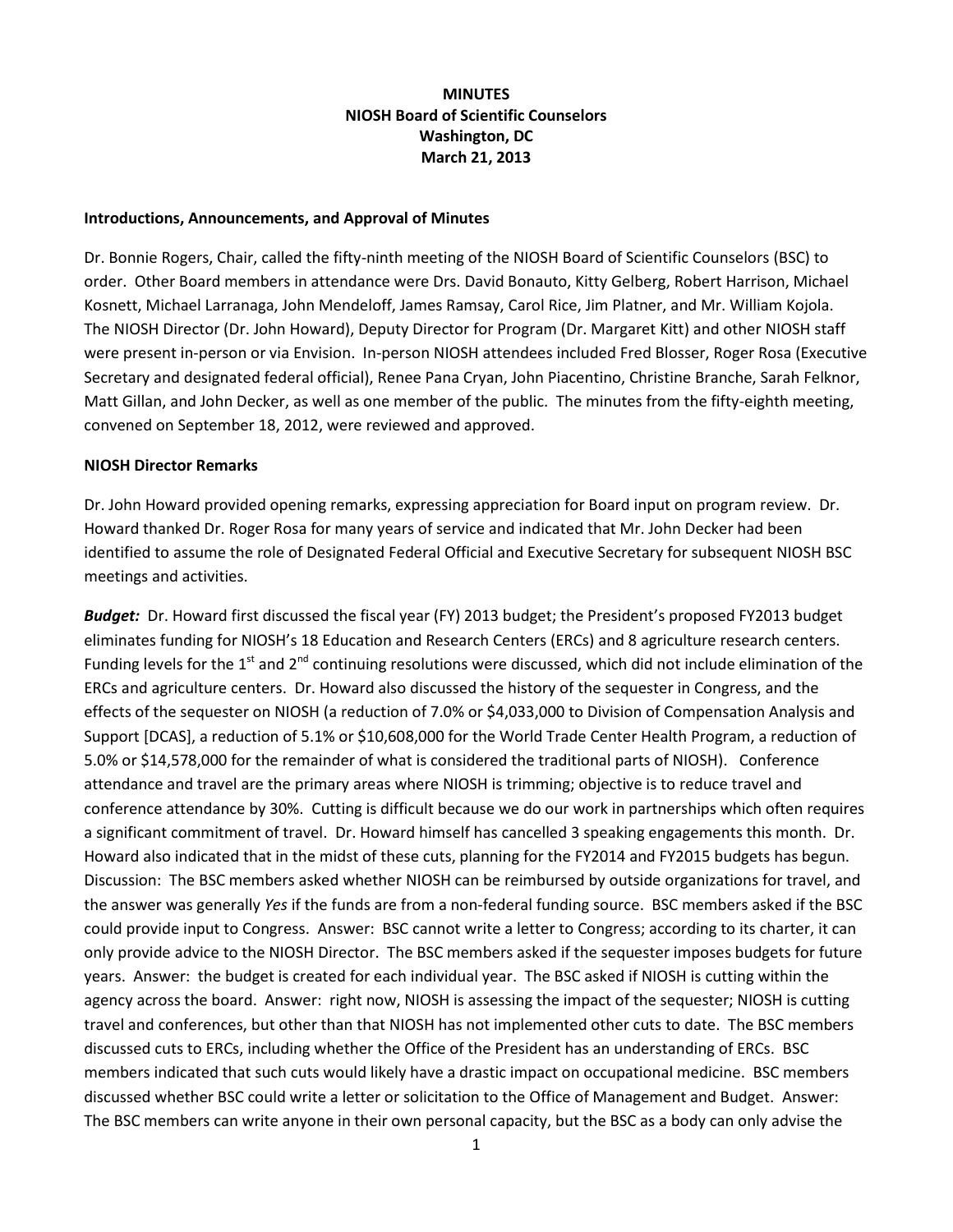NIOSH Director. BSC could weigh in regarding the value of these programs. It was noted that Congress has not proposed elimination of the ERCs; it is the President (through his budget) who has proposed elimination.

# **Science Updates**:

At the Society of Toxicology on March 11, 2013, NIOSH staff presented several abstracts outlining new findings on lung tumor formation in laboratory mice exposed to multi-walled carbon nanotubes (MWCNT). Mice receiving both the initiator chemical plus exposure to MWCNT were significantly more likely to develop tumors. These results indicate that MWCNT can increase the risk of cancer in mice exposed to a known carcinogen (that is, they were cancer initiators/promoters). The study did not suggest that MWCNTs alone cause cancer in mice. Journal manuscripts are in preparation.

Current Intelligence Bulletin (CIB): Occupational Exposure to Carbon Nanotubes and Nanofibers: NIOSH has almost completed the document; the CIB includes a Recommended Exposure Limit. Recommendations are based on fibrogenesis, not cancer.

NIOSH Carcinogen and Recommended Exposure Limit Policy: NIOSH has had a public meeting; a revised final draft will be distributed later this year in the *Federal Register.* Peer and public review will be requested at that time. There will be an open public docket.

# **Publications of Note:**

NIOSH continues to work with OSHA on a variety of co-branded documents, including documents on nail guns, hydraulic fracturing, and methylene chloride (bathtub refinishing).

Web publication: A new publication posted in the NIOSH website on the occupational and injury classification system, includes enhanced graphical analysis. Dr. Howard suggested that BSC members review the publication; it should help improve ability to conduct surveillance.

# **Seeking Advice:**

Dr. Howard thanked the BSC for helping to ensure that the recommendations put forth by the National Academy are evaluated for implementation, and those selected for implementation are actually implemented. Review, evaluation, and assessment of the relevance and impact of our work is as important as doing the work, and the BSC plays a vital role in ensuring NIOSH pays close attention to such reviews, evaluations, and assessments. Having said that, new issues arise, and Dr. Howard suggested several topics for advice from the BSC. NIOSH could provide the BSC with presentations on these topics to facilitate discussion.

- 1. Challenges in field studies settings. NIOSH does a lot of research in the field. NIOSH would like input on how to conduct participatory field research in settings where workers have a legal representative and in situations where workers are not represented.
- 2. Review of the 2nd Decade of NORA, ending in 2016, and the 3<sup>rd</sup> decade of NORA. We are just beginning the thought process about how best to evaluate the  $2^{nd}$  decade which ends in 2016, and how we should structure the  $3^{rd}$  decade. This could be an important topic for BSC to review.
- 3. Surveillance and Electronic Health Records. An overriding concern is sticker-shock of surveillance projects; unclear if NIOSH can afford large national surveillance programs. Questions include "How do we do surveillance in the 21 century?" and "How do we incorporate other sources of information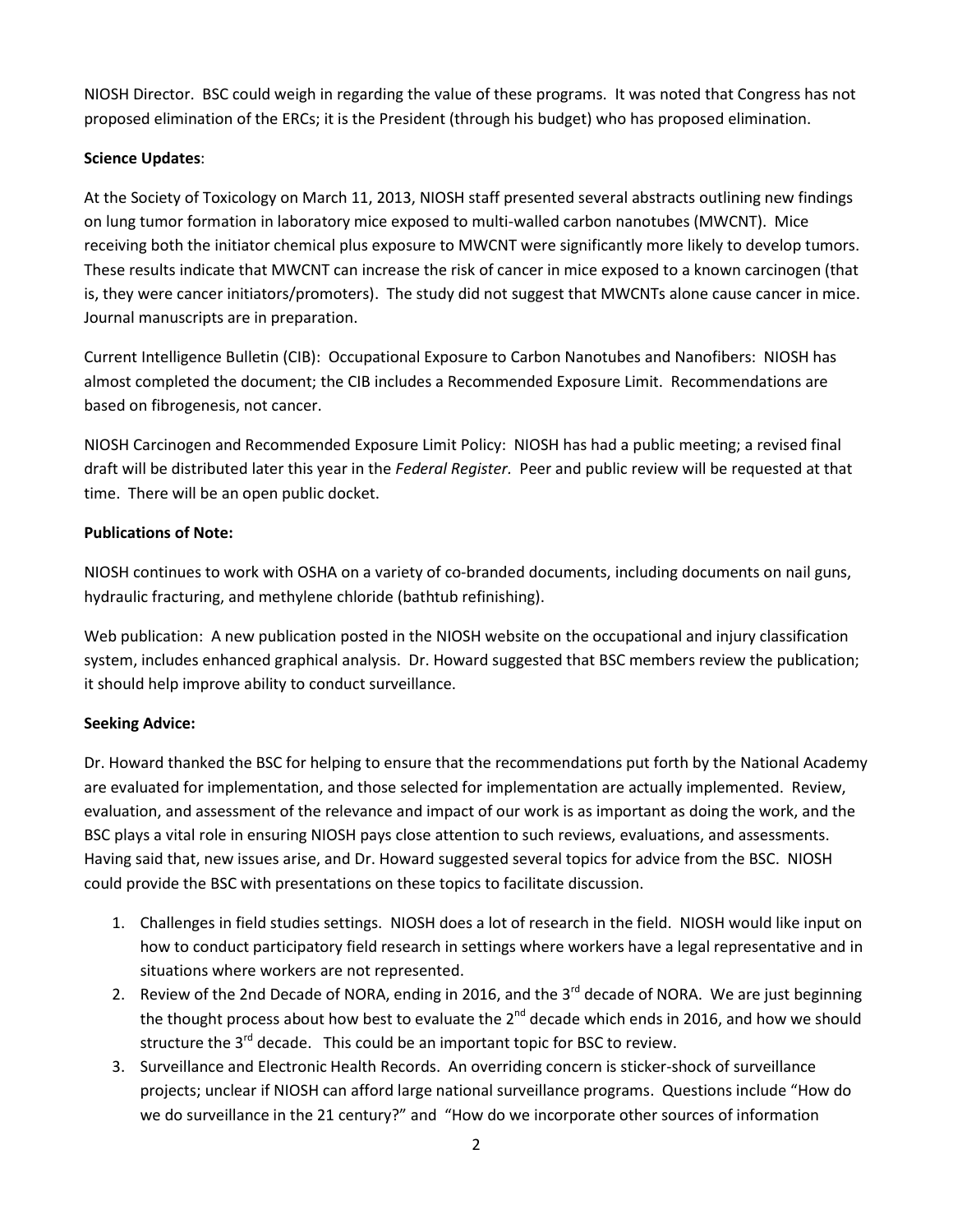without busting the bank?" Embedded in the topic is electronic health records. David Weissman, Director of the Division of Respiratory Disease Studies (DRDS), and Eileen Storey, Surveillance Branch Chief in DRDS, have been heavily involved in these areas.

- 4. Research Integration. In a continuing austere budget era, it is important that we invest wisely and not duplicate research done by NIOSH and by our extramural partners. The BSC might have ideas for how to ensure that our research represents an integrated whole. Sarah Felknor, Associate Director for Research Integration and Extramural Performance, has been working on this issue.
- 5. Workers' Compensation Studies. NIOSH, with BLS and OSHA and others, has hosted two workshops on the intersection between workers' compensation and occupational safety and health. Opportunities for maximizing the use of workers' compensation data for occupational safety and health surveillance and research—and challenges that researchers face in exploring those opportunities—have been discussed. NIOSH has developed an ongoing research relationship with the Ohio Bureau of Workers' Compensation and is exploring another one with the California State Compensation Insurance Fund. It might be worthwhile for the BSC to look at this overall topic area, to see what we're getting out of it from a worker health and safety standpoint, and what should be done.
- 6. NIOSH Center for Motor Vehicle Safety. Stephanie Pratt, Epidemiologist, who heads NIOSH's motor vehicle safety program within the Division of Safety Research, has been heading this area. Transportation-related motor vehicles crashes are the #1 fatality risk for workers. Unlike other work settings, fatalities do not often occur on employer's premises. This could be a potential area where the BSC could provide advice on this ongoing program.
- 7. Safe, Skilled, Ready Workforce Initiative. The initiative is focused on preparing all individuals for safe and healthy work, which includes worksite wellness and injury prevention programs. The initiative takes a life cycle approach to US work force, and it includes bridging the gap between risks associated with work and those associated with other aspects of daily life. The initiative would involve interface with colleges, high schools, business and labor apprenticeship programs, and general work health issues. The NIOSH Education and Information Division is heading up the initiative.
- 8. The hydraulic fracturing industry has been a jobs producer for the nation, with 1.5 million jobs already created. Our philosophy is that we want it to occur in safe manner. This burgeoning industry may be an area where the BSC could provide important advice.

Dr. Howard noted that this is a substantial list of items, and it is recognized that the BSC can't address all of them at one time.

# **Discussion:**

The Board noted that the States are struggling with many of the same sort challenges associated with the conduct of surveillance, and there may be ways to take a uniform approach to devise better way to approach surveillance.

The Board asked if research integration referred to research just within NIOSH, or does it, for example include NIEHS. Dr. Howard indicated that the current focus was primarily integration of research for funding that NIOSH provides. A question was asked whether NIOSH coordinates with NIEHS, that is, for example NIEHS is also conducting nanomaterials projects. The conduct of basic toxicological research, for instance toxicology of nanomaterials in animals won't necessarily be different whether the context is occupational and environmental.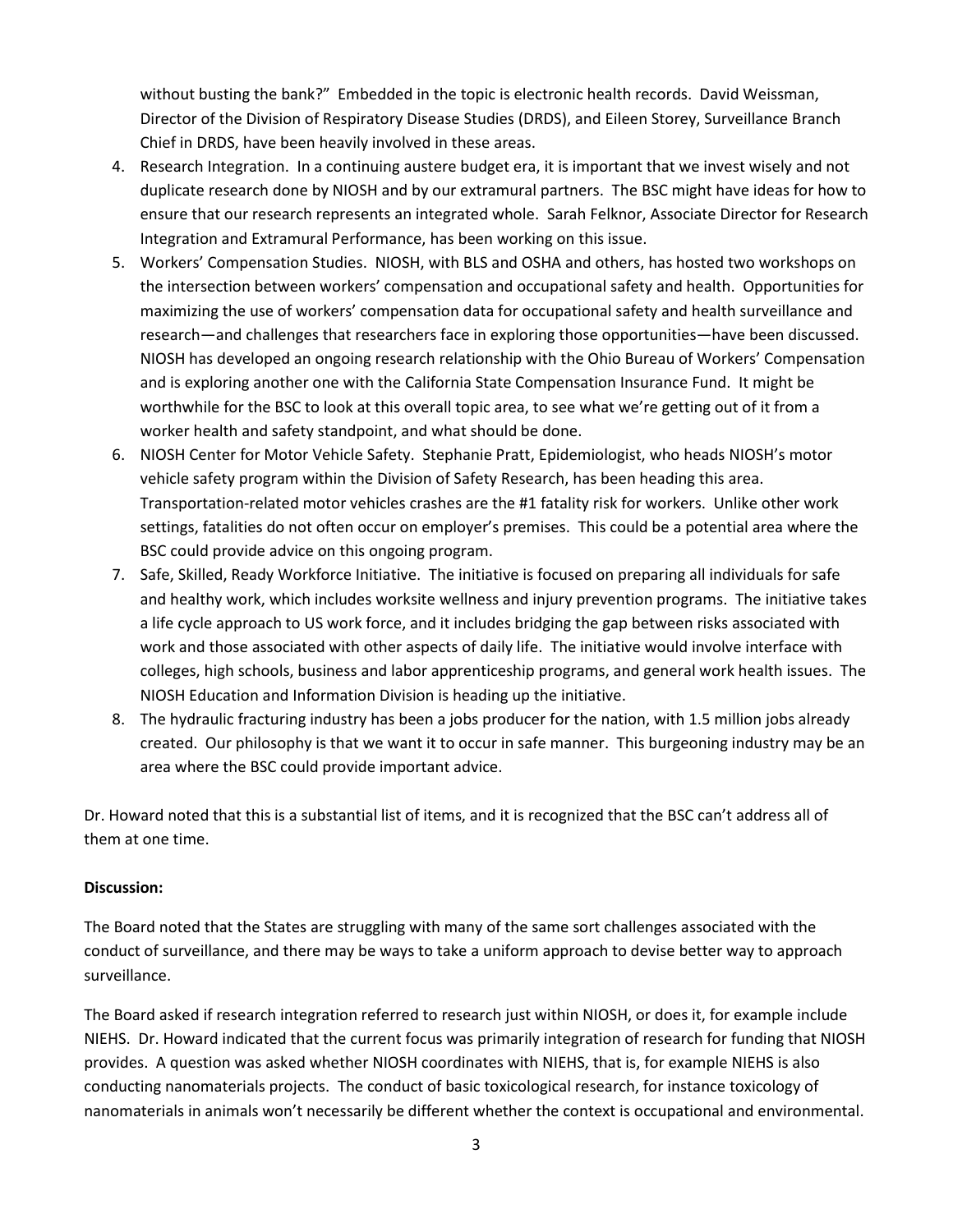Discussion: EPA will be coming out with a report on hydraulic fracturing; Margaret Kitt, Deputy Director for Program, sits on a White House council which develops a research agenda. The federal government has tried to conduct matrix management, through the national nanotechnology coordination, where 35 federal agencies participate. In the case of hydraulic fracturing, the White House has decided to take a similar approach.

There were a variety of additional discussion points by BSC members, including whether there is a NIOSH inventory of intramural and extramural projects, the issue of what NIOSH is giving up by initiating new projects, the need for tracking workers as they change jobs, and the issue of the OMB Paperwork Reduction Act impeding the conduct of federally sponsored research.

The chair, Bonnie Rogers suggested that BSC members consider the various topics for those that would be reasonable for the BSC to review.

# **NIOSH Implementation of National Academies Program Recommendations**

Information on the National Academies review can be found on the following webpage: <http://www.cdc.gov/niosh/nas/>Included on this page are the BSC reports for Construction, Traumatic Injury, and Respiratory Diseases (discussed below).

# **Construction Program Review**

The BSC Working Group, Review of Progress - Implementation for the NIOSH Construction Program, discussed their report, dated November 30, 2012, and associated scores. The working group members from the Board included John Mendeloff, Bill Kojola, Bob Harrison, and Darryl Hill. Dr. Mendeloff provided the summary to the BSC. This report contains the scores and justifications provided by the NIOSH Board of Scientific Counselors on the Construction Program's progress toward implementing select National Academies recommendations.

# **Discussion**

Dr. Mendeloff noted that only one score fell below a 4: integration efforts with OSHA. It was noted that integration depends as much on OSHA as NIOSH, and there is a possibility that the work group did not have visibility on all the integration efforts. Dr. Christine Branche, Principle Associate Director, noted that some areas are not within NIOSH's purview, for instance NIOSH would not have a role in OSHA's enforcement or regulatory efforts. Dr. Branche noted that NIOSH and OSHA have been identifying topics where NIOSH and OSHA can work together, and are actually doing quite a bit of work together. For instance, NIOSH and OSHA released a Spanish version of the nail gun guide. Jim Platner, Board Member, noted that OSHA has more website visits for documents, so these documents would then receive more visibility if they are on the OSHA website. Regarding fall prevention, Dr. Mendeloff asked if there is an evaluation component. Dr. Branche answered "Yes." Dr. Kosnett, Board Member, asked about the silica standard. Discussion ensued, and it was noted that there is a draft OSHA silica standard. The draft standard is with the Office of Management and Budget, but issues related to the standard are within OSHA's purview (and not NIOSH's). It was noted that organizations representing labor have been proponents to move the draft standard forward.

Another construction review item was related to the Research to Practice (R2P) program; but the work group was not clear about the perspective and pipeline, looking ahead. Dr. Branche will send will send a list of R2P items. A discussion ensued regarding how strong the evidence base should be before initiating a campaign.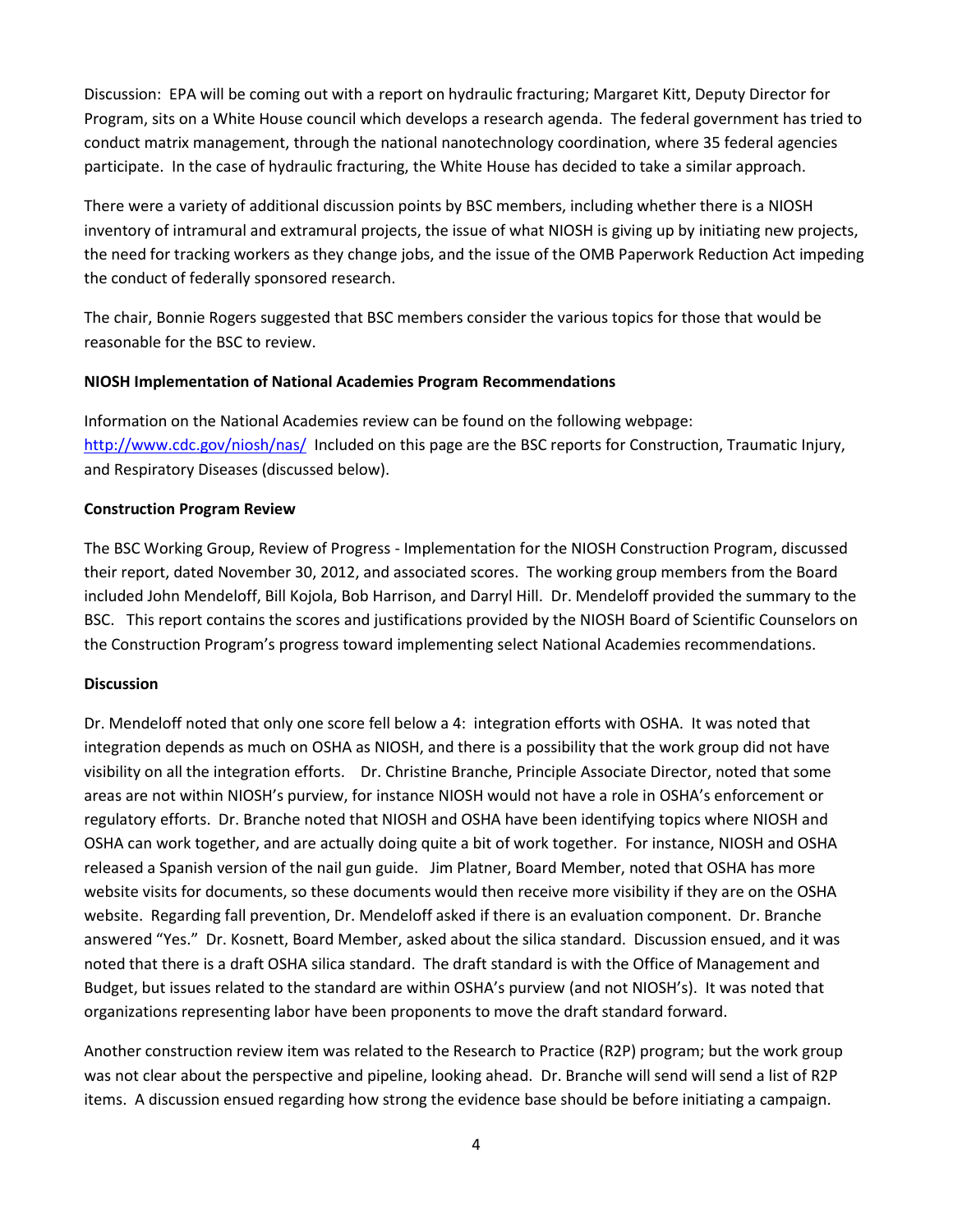# **Traumatic Injury Program Review**

Kitty Gelberg, Board Member, presented the Review of Progress Implementation for the NIOSH Traumatic Injury Program. The BSC working group members were Kitty Gelberg, Cori Peek-Asa, and Jim Platner. The written report was finalized November 30, 2012. This report contains the scores and justifications provided by the NIOSH Board of Scientific Counselors on the Traumatic Injury Program's progress toward implementing select National Academies recommendations.

### **Discussion**

Dr. Gelberg, Board Member, summarized the results of the review and discussed areas where the work group had recommendations, including those related to better working with other federal agencies that support traumatic injury research, ways to identify emerging issues, strategies for setting research goals, and triaging research findings that are ready for R2P.

### **Respiratory Disease Program Review**

David Bonauto, Board Member, presented the Review of Progress Implementation for the NIOSH Respiratory Disease Research program with a slide show. The BSC working group members were David Bonauto, Jackie Nowell, Michael Larranaga, and Carol Rice. The written report was finalized November 30, 2012. This report contains the scores and justifications provided by the NIOSH Board of Scientific Counselors on the Respiratory Diseases Program's progress toward implementing select National Academies recommendations.

### **Discussion**

The discussion is summarized in the slide set. Areas that were not addressed by the work group included sustainability and prioritization of activities. All of these scores were good, 4 or above. Areas of note included (1) how the respiratory disease program will have long-term surveillance plan and (2) how to quantify impact. David Weissman, Director, Division of Respiratory Disease Studies, indicated that electronic health records are part of a long-term plan.

#### **Nanotechnology Research Program Review**

Dr. Carol Rice, Board Member, provided an update on the nanotechnology research program review (on-going). A few slides summarizing the progress were provided in briefing book. NIOSH is proposing 5 major goals, focused on (1) Increased understanding of new hazards and related heath risks to nanomaterial workers, (2) Expanding the initial hazard findings, (3) Supporting the creation of guidance materials, (4) Supporting epidemiologic studies, and (5) Assessing and promoting national adherence with risk management guidance. Ten critical research areas have been identified (see briefing book slides). Eight specific questions were developed for the peer review panel (see briefing book). The review team was assembled and the review was conducted; at this stage, the report needs to be drafted (See process and reviewers in briefing book). Because the report is still being assembled, no definitive findings are available at this time. However, the general consensus of the reviewers is that NIOSH has taken a sophisticated approach and has garnered good cooperation from the industry. Recommendations for improvement or adjustment included enhanced emphasis on epidemiology and human studies. Most existing research has involved animal models and mechanistic studies. Some comments related to strengthening the translation of scientific findings to the workplace. Given that there are over 400 publications, there is a need to translate these research findings to the work place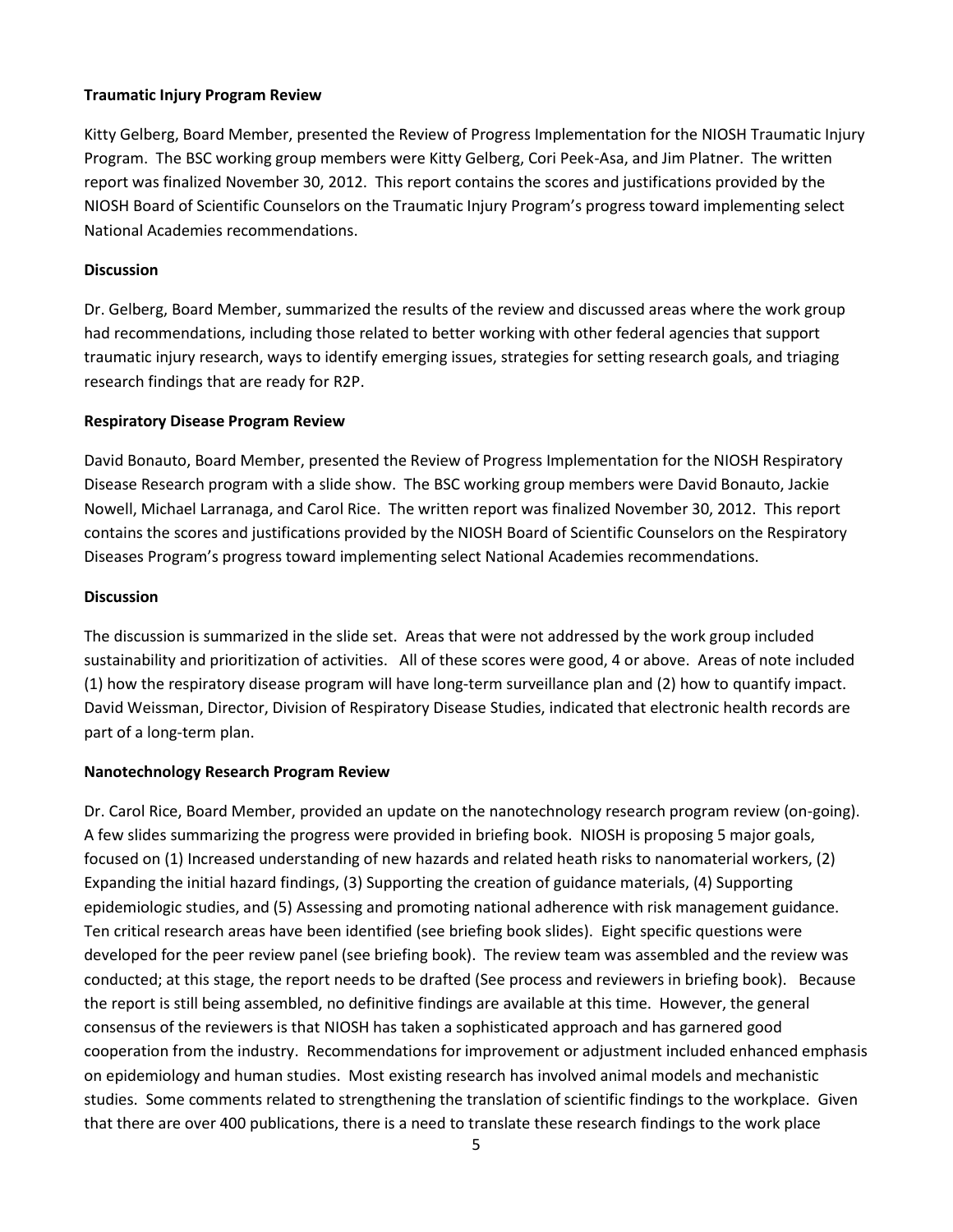practice. A suggestion was that NIOSH could possibly be more involved in safety data sheets. For example, some safety data sheets for carbon nanomaterials still refer to graphite criteria. The relationship between measurement, instrumentation, exposure metrics, and health was discussed; the advice was to avoid devoting resources on instrumentation that are not predictive of health outcomes. The BSC continued discussion on a variety of issues, including making information more accessible to workers, tracking of recommendations that actually are implemented (and also the road blocks to implementation), and R2P. BSC members also discussed the percent of the work force that has contact with nanomaterials, which industries and where such workers are located, and challenges in finding the population at risk.

#### **Vote of BSC on the Three Reports National Academy Implementation Reports**

The BSC voted unanimously in favor of the Construction, Traumatic Injury, and Respiratory Diseases Implementation Reports; there were no opposing votes.

# **Formation of BSC Work Group on Structuring Labor-Management Participation in Contemporary Research Partnerships**

Dr. Howard requested that the BSC conduct analysis and provide recommendations on structuring labormanagement participation in research partnerships (additional information is provided below). The BSC voted to form a work group to conduct analysis and draft findings for discussion at the next BSC meeting, anticipated in the autumn of 2013. BSC Board Members who volunteered to form the work group were as follows: Bill Kojola and Bob Harrison (Work Group Co-Chairs), Bonnie Rogers, Corinne Peek-Asa, Jacqueline Nowell, and Michael Larranaga. Dr. Howard provided the following charge to the BSC:

#### **Structuring Labor-Management Participation in Research Partnerships: Request for Analysis and Recommendations**

The National Institute for Occupational Safety and Health (NIOSH) conducts research in various work settings with differing labor-management structures. Because these structures may impact the conduct of research and possibly introduce bias that can affect results, NIOSH is interested in measures to ensure the best possible research outcomes within the context of these labor-management structures.

In partnership with Toyota Motors Engineering & Manufacturing North America, Inc., NIOSH has initiated a research study to evaluate interventions to reduce the risk of shoulder injuries in overhead automotive assembly work. This research study, along with other research studies deemed appropriate, present an opportunity for case-study analysis by the Board of Scientific Counselors (BSC).

*Charge:* The BSC is charged with providing analysis and recommendations to the NIOSH Director on how best to conduct participatory research in contemporary work settings where workers have a legal representative and those where workers do not. The NIOSH Director is especially interested in recommendations about how best to structure labor-management participation to obtain quality data. In addition, the NIOSH Director would welcome any recommendations that would further enhance the scientific quality of the planned intervention study while ensuring that worker participation in the study is entirely voluntary and that the results of the study pertaining to individual workers remain confidential. The BSC may form a work group to conduct the analysis. After developing initial recommendations, the BSC will present their recommendations to the Director in a public meeting.

#### *Background on the Study:*

The purpose of the above mentioned research study is to evaluate the efficacy of two interventions. One is an articulating tool support to unload the weight of the tool that is otherwise supported by the employee and the other is an exercise program to increase employee shoulder and upper arm strength and endurance.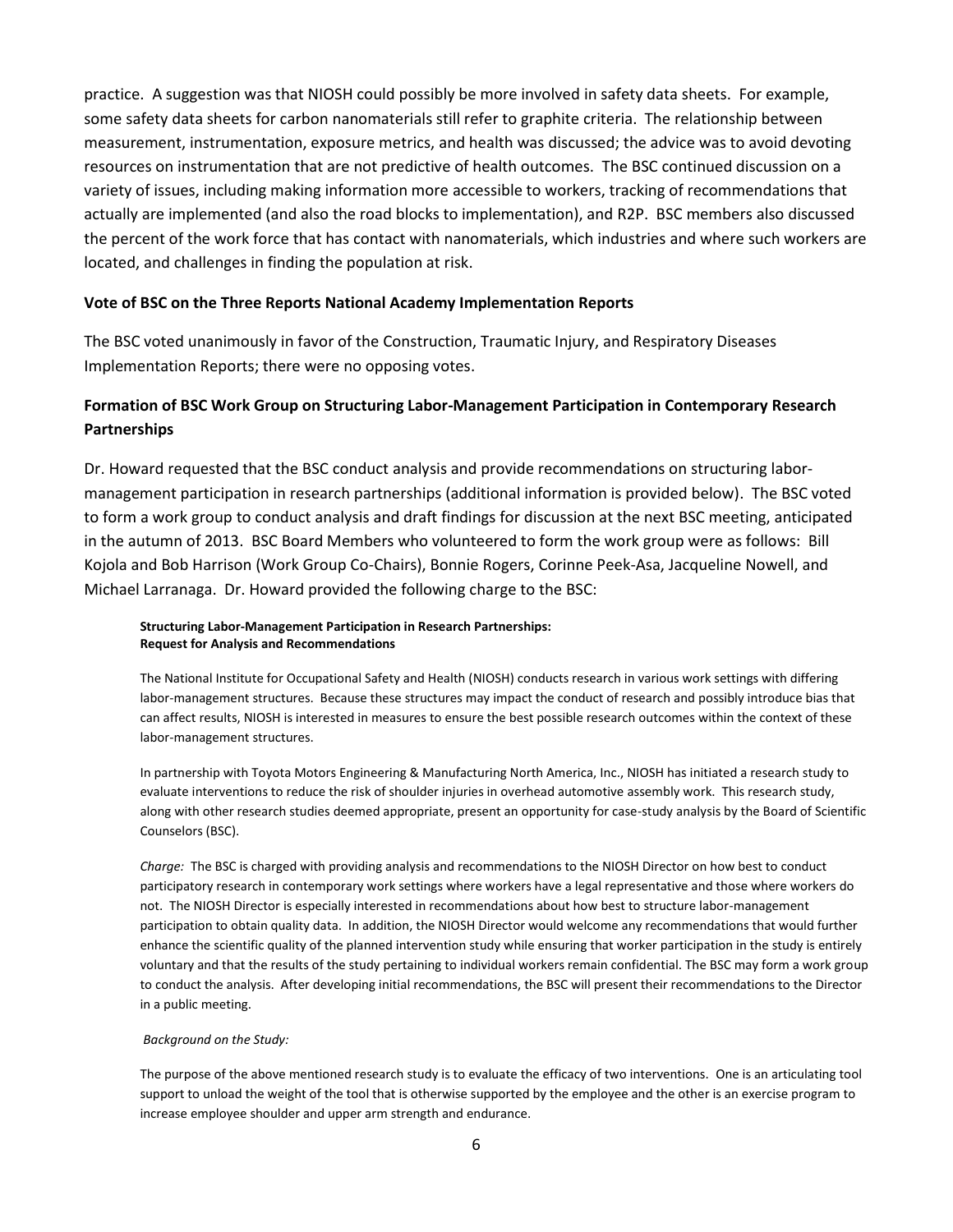The study proposal was peer-reviewed by occupational safety and health experts external to NIOSH and selected for funding through the National Occupational Research Agenda intramural competition. The study protocol has been approved by the NIOSH Institutional Review Board (IRB) for human subject research and the questionnaire for use in the study is undergoing review by the Office of Management and Budget (OMB). Pending OMB approval of the survey instrument, recruitment for the field study will begin in April, 2013. NIOSH expects data collection to conclude in December, 2013.

# **NIOSH Influenza Research Program**

David Weissman, Director of the Division of Respiratory Disease Studies. provided an overview influenza research at NIOSH, as well as introductions for subsequent speakers for this session. He provided an overview of the current influenza season and seasonal patterns, the emergence of the H3N2 variant, the association of influenza with work, and those individuals at high risk if they contract influenza. He offered several questions to the BSC for consideration (see slide set).

John Noti, Associate Service Fellow, NIOSH Health Effects Laboratory Division, gave a presentation titled "Occupational Influenza Transmission: An Overview of Past and Ongoing Projects." He discussed the NIOSH influenza sampler and projects involving evaluation of healthcare workers exposure to influenza virus. Project discussed included (1) studies involving a simulated patient exam room and spread of influenza throughout the room, (2) the relative effectiveness of N95s and surgical masks in filtering influenza particles, effectiveness of a face shield in preventing exposure when cougher and recipient were close together, (3) the effect of humidity on virus infectivity, (4) the amounts of influenza virus emitted in coughs of patients, (5) identification of aerosol generating medical procedures, (6) evaluating modes of influenza transmission using a human challenge model.

Ron Shaffer, Supervisory Physical Scientist, from the NIOSH National Personal Protective Technology Laboratory provided an overview of recent research, including (1) Project BREATHE, involving development of a B95 respirator (respirator for healthcare workers), (2) the ResPECT trial, and (3) "Why healthcare workers catch the flu" study.

Marie de Perio, Medical Officer, from NIOSH Division of Surveillance, Hazard Evaluations, and Field Studies, presented on NIOSH Research on implementation of influenza preventive measures in the workplace. The discussion included review of the 2009 Pandemic Influenza in Physicians in Training study, a NIOSH Health Hazard Evaluation involving influenza vaccination in child care workers, and a surveillance study on influenza vaccination among nursing assistants.

# **Agriculture, Forestry, Fishing Sector Update**

Brad Husberg, Senior Program Management Officer, from the NIOSH Office of Agricultural Safety and Health (OASH) provided an overview of current activities. OASH develops the research agenda and also works with the NIOSH extramural office on NIOSH offices and funded centers for agricultural disease and injury research, education, and prevention. Mr. Husberg discussed recently devised research goals for surveillance, outreach & communications, and fishing. He also discussed program reviews of the National Research Council and Institute of Medicine, as well as an independent panel review. John Mendeloff, Board Member, commented on the primary achievements of the program, including tractor rollover protection.

# **Potential Future agenda items**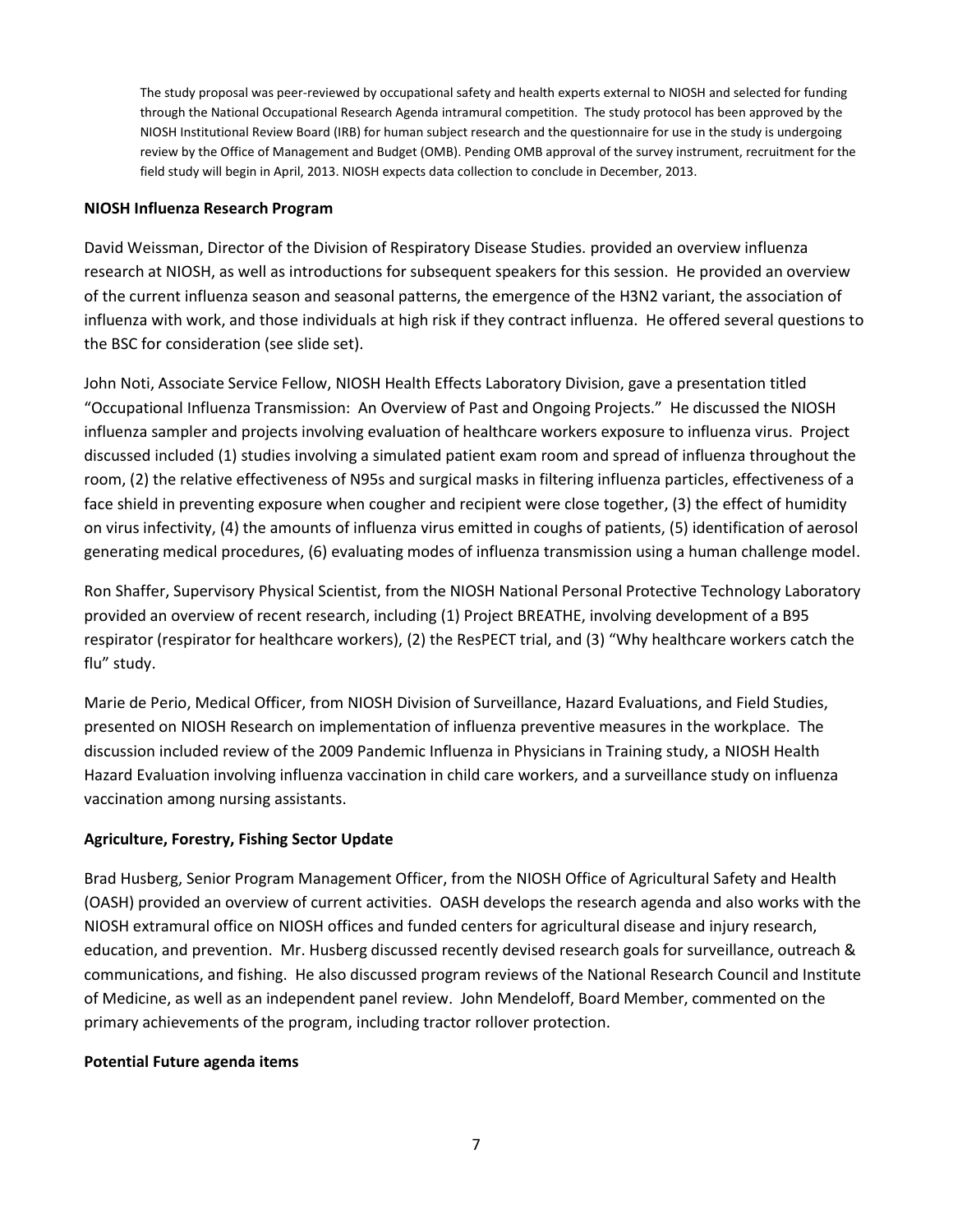The BSC members expressed thoughts, future directions, and support for the NIOSH-funded Education and Research Centers. Michael Kosnett, Board Member, volunteered to draft a letter to Dr. Howard with assistance from Bonnie Rogers.

Bonnie Rogers revisited potential topics for future BSC meetings, included the following.

- Challenges in in conduct of field research
- NORA evaluations
- Innovative ways to conduct surveillance, to reduce costs of large, traditional-type surveillance studies.
- Electronic health records
- Green jobs
- Integration of NIOSH intramural and extramural research
- Center for Motor Vehicle Safety
- Use of data from worker compensation databases
- Safe, skilled, ready workforce initiative
- Climate change
- Hydraulic fracturing

Other potential topics discussed by Bonnie Rogers:

Workforce development, education of practitioners: It was noted that NIOSH is preparing a report on workforce development.

Hydraulic fracturing: Associated exposures include silica and volatile organic compounds. It was noted the workforce is difficult to track (it is largely a contingent work force) and is unrepresented by labor unions. A question was how NIOSH and other researchers should conduct research in this setting. It was noted that the topic area interfaces with the mining sector, but NIOSH has another federal advisory committee that focuses on mining. There was also discussion about an update of a 1983 publication on safety in the oil and gas industry. The BSC members expressed interest that this would be a priority topic for the BSC to examine.

Interest was expressed in pandemic preparedness, and the occupational aspect of pandemic influenza would be an important issue. Dr. Howard noted that pandemic influenza was a large national issue involving critical infrastructure.

Safe, skilled, ready workforce: Carol Rice, Board Member, noted that if the workforce knew more about health and safety, the work force could give a lot of leverage. Dr. Howard: Paul Schulte, Director of the Education and Information Division & Rebecca Guerin, NIOSH Health Communication Specialist, could give a presentation to the BSC. It was noted that every person who enters workforce should have basic knowledge of occupational safety and health, which could be conveyed, for example, in career counseling, high schools, and apprenticeship programs. It was noted that the time may be right to see if there could be a national attention on the topic. The topic could include texting while driving, distracted driving, and excessive noise from IPods. Jim Ramsey noted that some organizations, such as the National safety council, have been working on initiatives in this area. It was also noted that there are tremendous gaps in training of practitioners, that is, the competencies of occupational safety and health professionals on the issue.